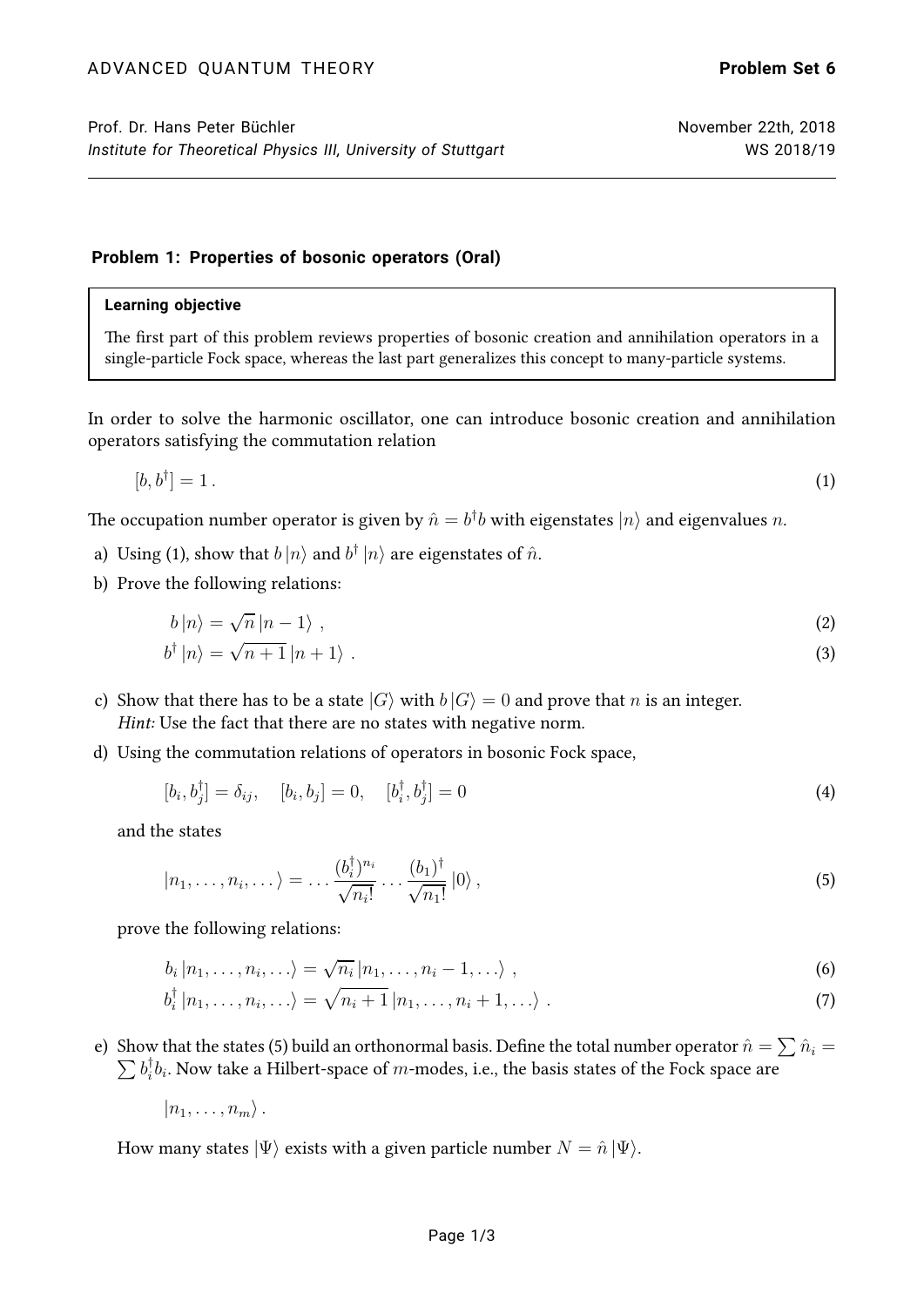## **Problem 2: Properties of fermionic operators (Oral)**

#### **Learning objective**

The second part of this problem reviews properties of fermionic creation and annihilation operators in a single-particle Fock space, whereas the last part generalizes this concept to many-particle systems.

Now we introduce fermionic operators, which fulfil the anti commutation relation

$$
\{a, a^{\dagger}\} = 1. \tag{8}
$$

The occupation number operator is given by  $\hat{n}=a^{\dagger}a$  with eigenstates  $|n\rangle$  and eigenvalues  $n.$ 

- a) Using [\(8\)](#page-1-0), show that  $a\ket{n}$  and  $a^\dagger\ket{n}$  are eigenstates of  $\hat{n}$ .
- b) Prove the following relations:

<span id="page-1-0"></span>
$$
a\left|n\right\rangle = \sqrt{n}\left|1-n\right\rangle = a^{\dagger}\left|n\right\rangle. \tag{9}
$$

c) Show that there has to be a state  $|G\rangle$  with  $a\ket{G}=0$  and a state  $|H\rangle$  with  $a^\dagger\ket{H}=0.$  Further show, that  $n$  is an integer.

Hint: Use the fact that there are no states with negative norm.

d) Using the anti commutation relations of operators in fermionic Fock space,

<span id="page-1-1"></span>
$$
[a_i, a_j^{\dagger}] = \delta_{ij}, \quad [a_i, a_j] = 0, \quad [a_i^{\dagger}, a_j^{\dagger}] = 0 \tag{10}
$$

and the states

$$
|n_1,\ldots,n_i,\ldots\rangle=\ldots(a_i^\dagger)^{n_i}\ldots(a_1)^\dagger|0\rangle\,,\tag{11}
$$

prove the following relations:

$$
a_i | n_1, \ldots, n_i, \ldots \rangle = \delta_{n_i, 1} (-1)^{S_i} | n_1, \ldots, n_i - 1, \ldots \rangle , \qquad (12)
$$

$$
a_i^{\dagger} |n_1, \ldots, n_i, \ldots\rangle = \delta_{n_i,0} (-1)^{S_i} |n_1, \ldots, n_i + 1, \ldots\rangle , \qquad (13)
$$

where  $S_i = n_{\infty} + \cdots + n_{i+1}$ 

e) Show that the states [\(11\)](#page-1-1) build an orthonormal basis. Define the total number operator  $\hat{n} =$  $\sum \hat{n_i} = \sum a_i^\dagger a_i$ . Now take a Hilbert-space of  $m$ -modes, i.e., the basis states of the Fock space are

$$
|n_1,\ldots,n_m\rangle.
$$

How many states  $|\Psi\rangle$  exists with a given particle number  $N = \hat{n} |\Psi\rangle$ .